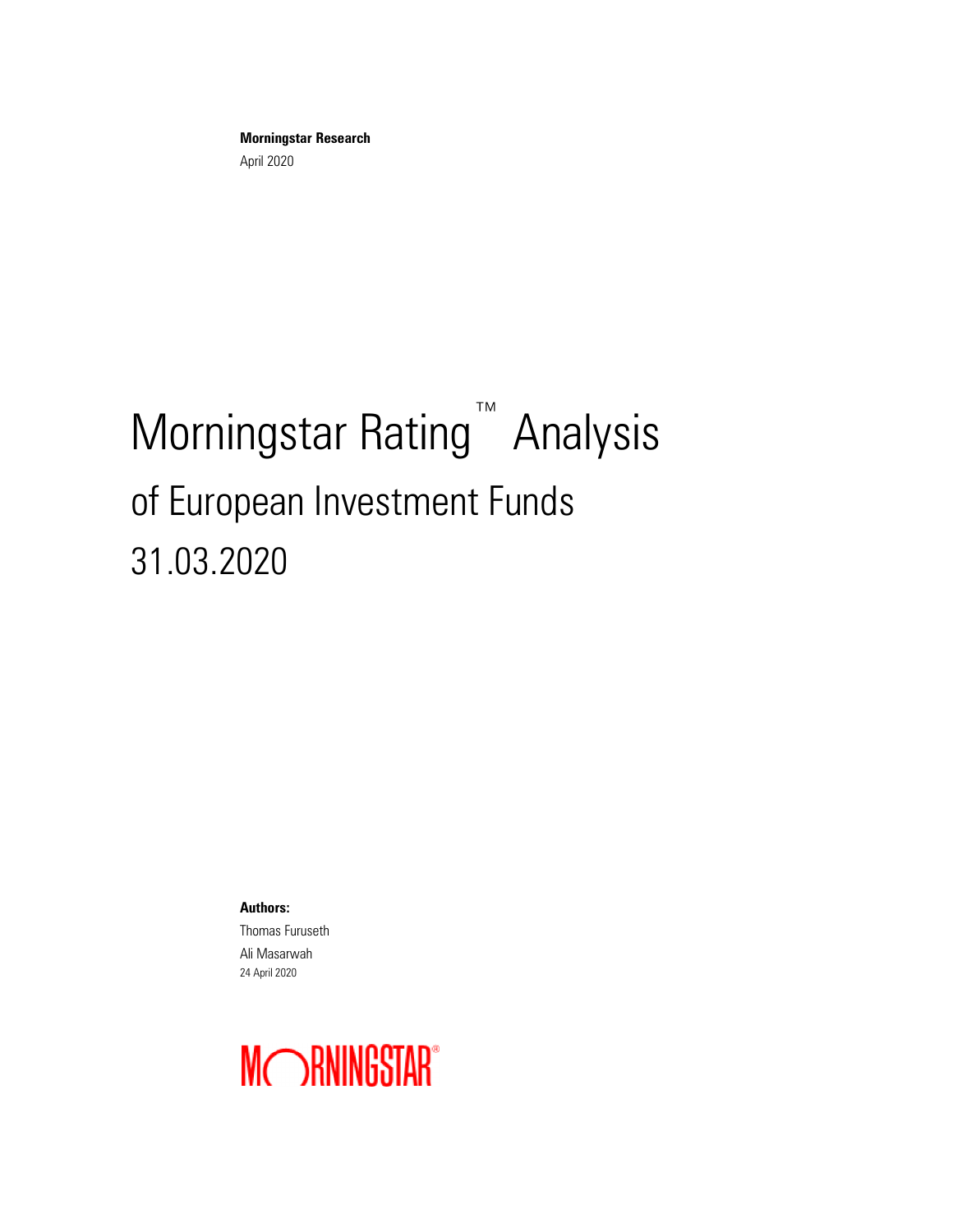31 March 2020

# Content

| Morningstar Rating™ Analysis of European Investment Funds                                        | 3  |
|--------------------------------------------------------------------------------------------------|----|
| Top 50 Asset Managers in Europe; Sorted by AUM; Open-End Funds                                   | 6  |
| Top Asset Managers in Europe; Sorted by AUM; Exchange-Traded Products                            | 8  |
| Largest Asset Managers (First Quartile of Managers With Minimum EUR 5 Billion)                   | 9  |
| Top 50 Smaller Asset Managers (Second-to-Fourth Quartile of Managers With Minimum EUR 5 Billion) | 11 |
| Morningstar Ratings Grouped by Domicile                                                          | 13 |
| Methodology                                                                                      | 14 |
| About Morningstar                                                                                | 15 |



©2020 Morningstar. All rights reserved. The information, data, analyses, and opinions contained herein (1) are proprietary to Morningstar, Inc. and its affiliates<br>(collectively, "Morningstar"), (2) may not be copied or red informational purposes and therefore are not an offer to buy or sell a security, and (5) are not warranted to be accurate, complete, or timely. Certain information<br>may be self-reported by the investment vehicle and not sub results.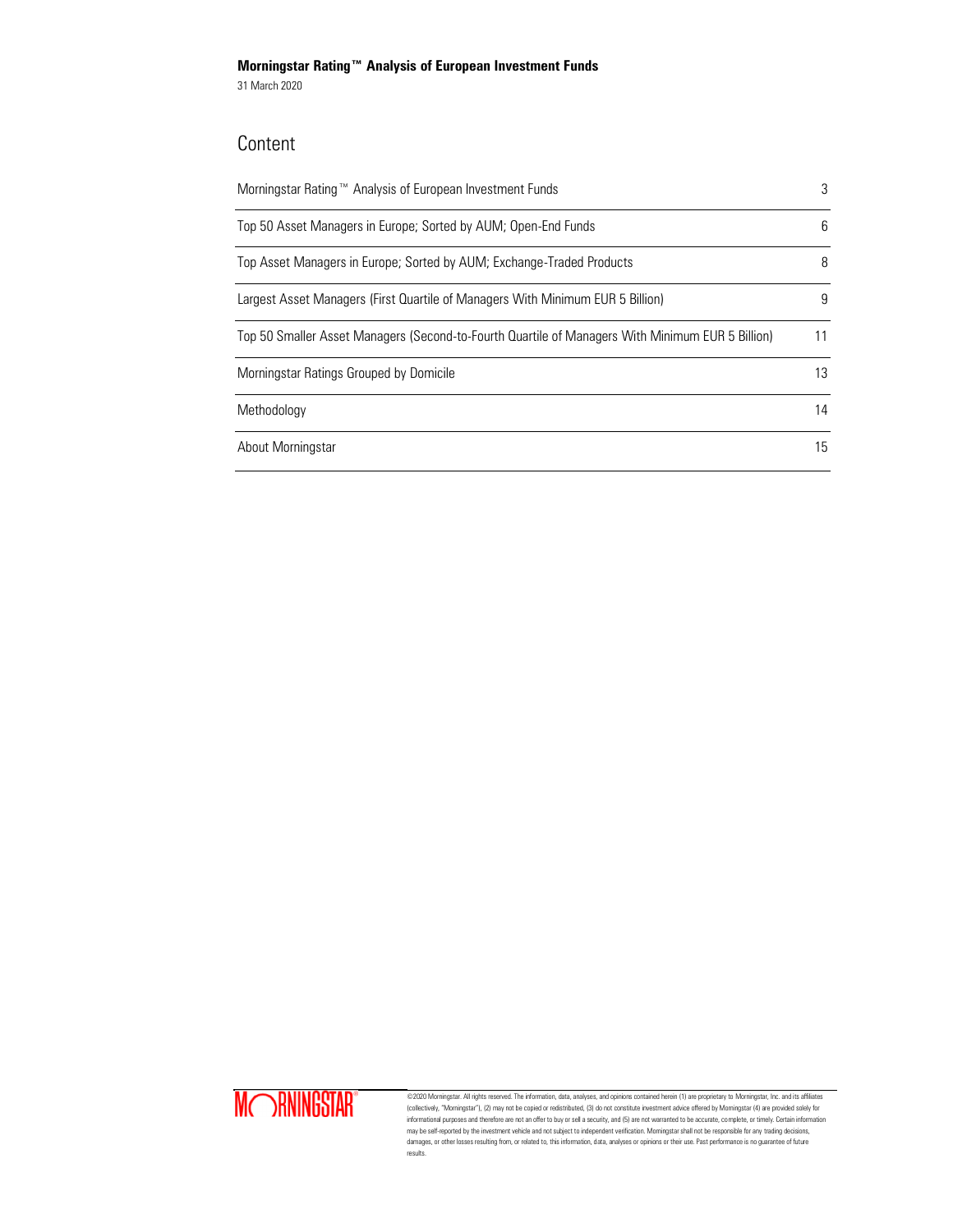The Morningstar Rating Analysis of European Investment Funds is designed to compare managed-fund ranges across asset managers and domiciles in Europe by aggregating their Morningstar ratings. The research format is calculated on a quarterly basis. It provides a quantitative assessment of the risk-adjusted return of all Europeandomiciled open-end funds and exchange-traded funds carrying a Morningstar rating.

The Morningstar Rating for funds, often called the star rating, debuted in 1985 and was quickly embraced by investors and advisors. The Morningstar rating is a quantitative assessment of a fund's past performance—both return and risk—as measured from 1 to 5 stars. The methodology rates funds based on an enhanced Morningstar Risk-Adjusted Return measure.

The Morningstar Rating Analysis of European Investment Funds aggregates the rankings by providers by brand name and domiciles, and thus provides a useful insight into the strengths and weaknesses of fund ranges. It is, however, not designed as a forward-looking tool and does not indicate the future positioning of asset managers or fund domiciles. The Morningstar rating is intended for use as the first step in the fund-evaluation process.

For one, the Morningstar Rating Analysis of European Investment Funds provides a ranking by arithmetic, averaging the overall Morningstar ratings of asset managers and domiciles. It also delivers an asset-weighted ranking of asset managers and European-domiciled funds. The arithmetic ranking sorts by average overall Morningstar rating; the asset-weighted ranking also shows the percentage of assets sitting in 4- and 5-starrated funds of all rated assets.

The ranking by average overall Morningstar rating and the asset-weighted ranking both have their merits. The ranking by average overall Morningstar rating mirrors the average quality of the overall fund range, given that all funds are weighted equally. The asset-weighted ranking gives a realistic assessment of the fields of an asset manager's weaknesses and strengths in terms of how investors allocated assets between available investment options within the fund range.

The Morningstar Rating Analysis of European Investment Funds includes all European-domiciled open-end funds and exchange-traded products with a Morningstar rating. This implies that funds belonging to several broad categories are excluded since they are not eligible for a Morningstar rating—these include alternative funds, money market funds, directly invested property funds, and commodity funds/ETPs.

The Morningstar Rating Analysis of European Investment Funds includes five tables that are updated quarterly.

**Table 1** shows the top 50 asset managers in Europe, ranked by rated assets under management. Assets include rated European-domiciled **open-end funds**. The column Equal-Weighted Rating shows the simple arithmetic mean of the overall Morningstar rating. The columns showing the Asset-Weighted Rating represent

# MORNINGSTAR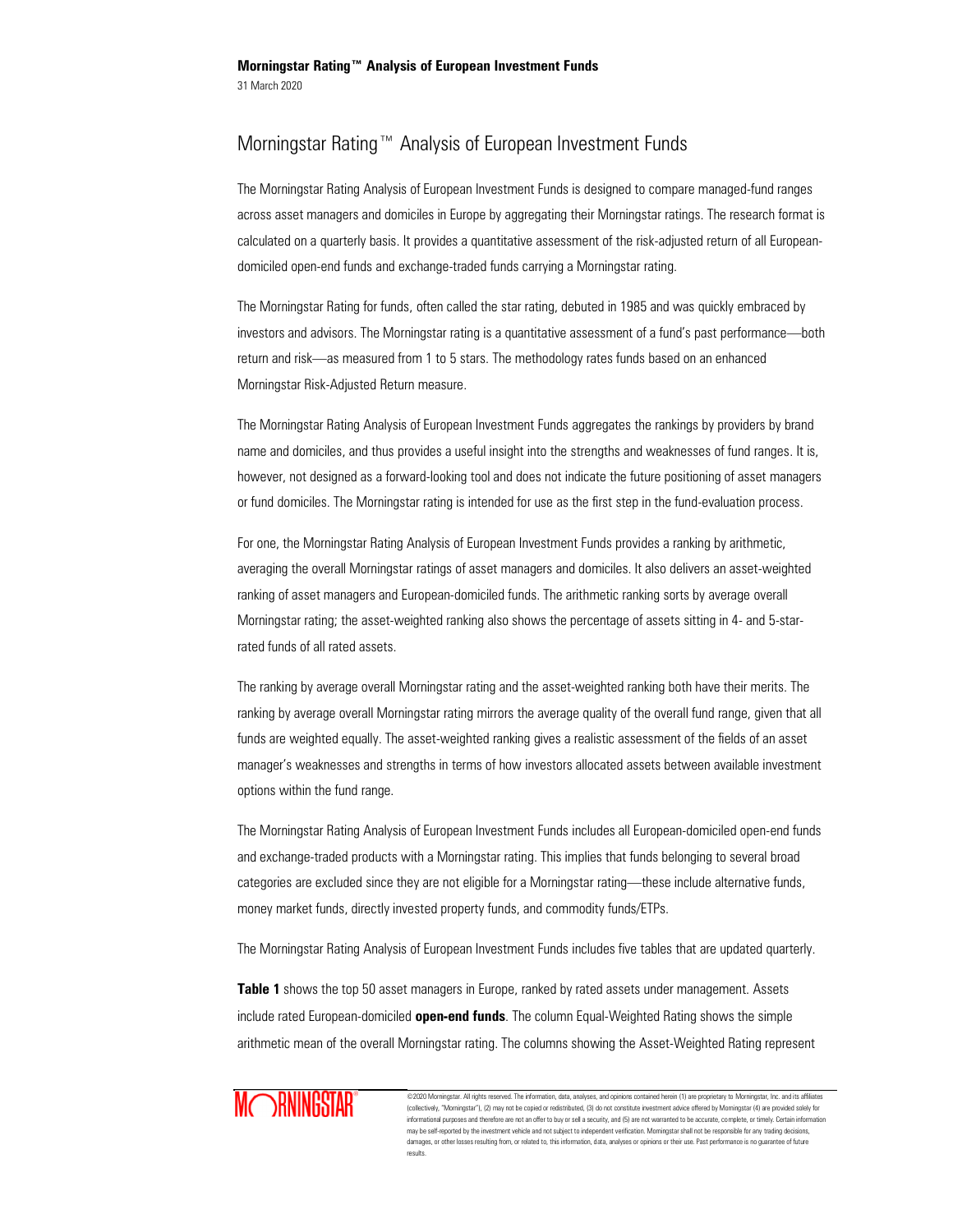31 March 2020

the asset-weighted average Morningstar rating overall, and by the broad categories of equity, fixed income, and allocation. Finally, the column at the far right shows the percentage of assets sitting in 4- and 5-star-rated funds as a percentage of total rated assets.

Table 2 shows the top ETF providers in Europe, ranked by rated assets under management. Assets include rated European-domiciled **ETPs**. Only asset managers with more than EUR 1 billion (ETFs) are included. The column Equal-Weighted Rating shows the simple arithmetic mean of the overall Morningstar rating. The columns showing the Asset-Weighted Rating represent the asset-weighted average Morningstar rating overall, and by the broad categories of equity, fixed income, and allocation. Finally, the column at the far right shows the percentage of assets sitting in 4- and 5-star-rated funds as a percentage of total rated assets. Table 2 is the only table in the report that includes ETPs.

To enable peer-group comparisons, we divided the asset managers into two groups: large asset managers in **Table 3** and the smaller asset managers in **Table 4**.

**Table 3** ranks the largest asset managers in Europe by rated AUM (open-end funds). Only asset managers with more than EUR 5 billion and a minimum of 10 share classes/funds are included in the underlying universe. The table shows the top quartile of asset managers by rated AUM. The column Equal-Weighted Rating shows the simple arithmetic mean of the overall Morningstar rating. The columns showing the asset-weighted rating represent the asset-weighted average Morningstar rating overall, and by the broad categories of equity, fixed income, and allocation. Finally, the column to the far right shows the percentage of assets sitting in 4- and 5 star-rated funds as a percentage of total rated assets.

**Table 4** ranks the largest 50 asset managers by rated assets (open-end funds), which belong to the subsequent three quartiles. Only asset managers with more than EUR 5 billion and a minimum of 10 share classes/funds are included. The column Equal-Weighted Rating shows the simple arithmetic mean of the overall Morningstar rating. The columns showing the Asset-Weighted Rating represent the asset-weighted average of the overall Morningstar rating, and by the broad categories of equity, fixed income, and allocation. Finally, the column to the far right shows the percentage of assets sitting in 4- and 5-star-rated funds as a percentage of total rated assets.

**Table 5** shows the Morningstar ratings (open-end funds) grouped by domicile and ranked by equal-weighted ratings (the simple arithmetic mean of the overall Morningstar rating). The columns to the right show the assetweighted rating, which represents the asset-weighted average of the overall Morningstar rating, and by the broad categories of equity, fixed income, and allocation. Finally, the column to the far right shows the percentage of assets sitting in 4- and 5-star-rated funds as a percentage of total rated assets.

For further information about this report or Morningstar in general, please contact:

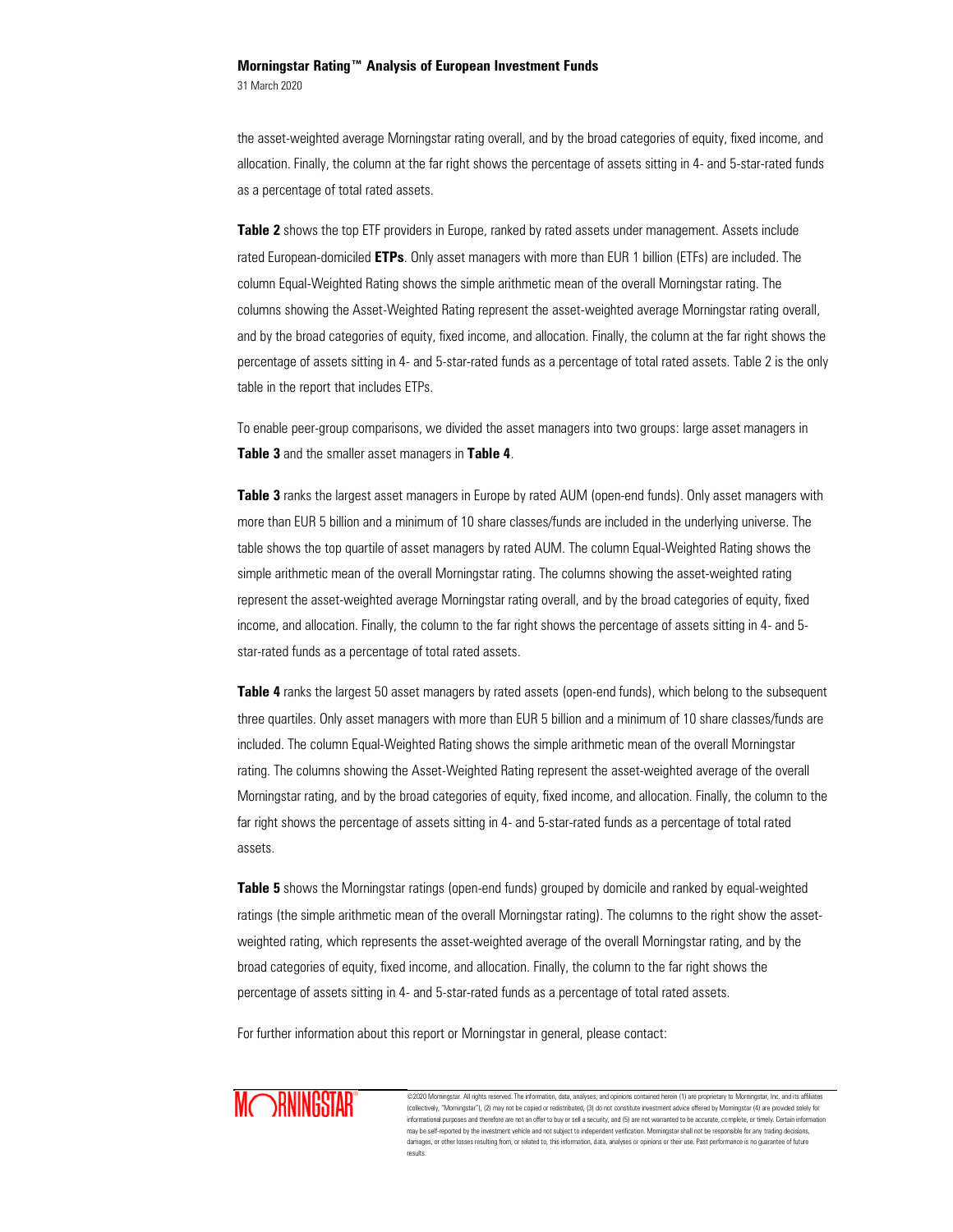31 March 2020

- Ali Masarwah, Morningstar Germany, +49 6927 1377155, ali.masarwah@morningstar.com
- Thomas Furuseth, Morningstar Norway +47 90 79 58 93, thomas.furuseth@morningstar.com

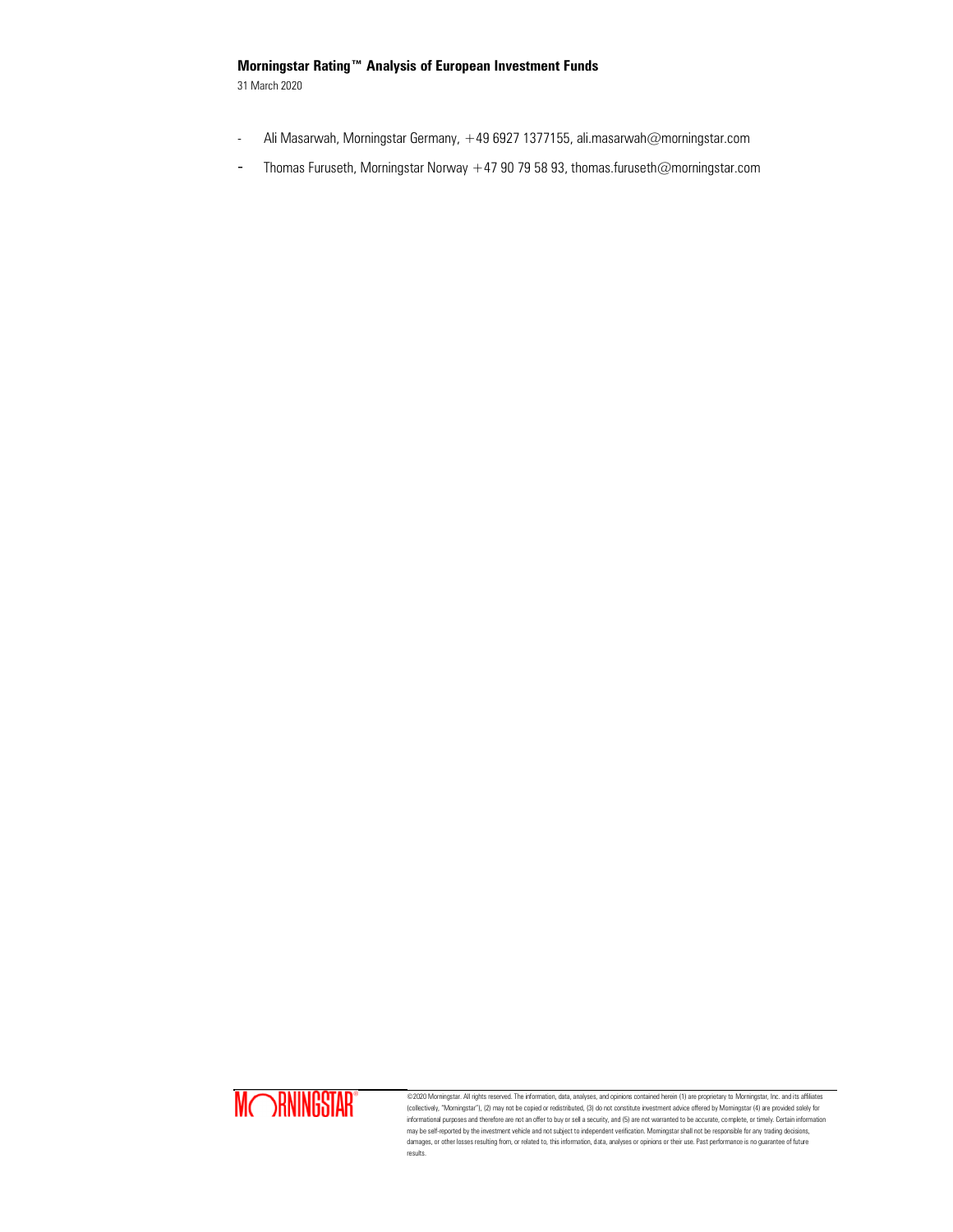### Table 1:

#### **Asset-Weighted Rating Branding Name Rated Assets EUR Bil. Equal-Weighted Rating All Equity Fixed Income Allocation % Assets 4- and 5-Star** BlackRock 259,1 3,47 3,74 3,79 3,64 3,82 61 UBS 188,4 3,41 3,91 4,11 3,83 3,50 67 Amundi 151,2 2,83 3,14 3,26 2,97 3,25 33 Vanguard 130,1 3,68 4,04 4,04 3,61 4,99 82 Fidelity 130,0 3,51 3,84 3,97 3,50 3,65 65 PIMCO 125,2 3,39 3,95 3,85 3,95 3,93 81 Nordea 122,8 3,39 3,96 3,59 3,84 4,45 67 Credit Suisse 122,6 3,36 3,70 3,85 3,69 3,00 64 DWS 120,2 3,30 3,52 3,80 3,21 3,35 61 Union Investment 112,2 3,31 3,39 3,67 3,12 3,36 41 JPMorgan 111,9 3,53 3,84 4,10 3,83 3,43 61 Schroders 101,2 2,99 3,65 3,72 3,84 2,72 57 Allianz Global Investors 95,6 3,38 3,78 3,53 3,51 4,18 65 BNP Paribas 35,5 2,90 3,35 3,39 3,22 3,41 42 Pictet 85,1 3,50 3,92 3,99 3,65 4,04 72 Swedbank 81,1 3,23 3,28 3,68 2,38 2,70 44 Aberdeen Asset Management 71,3 3,04 3,52 3,64 3,81 2,97 48 Eurizon 69,3 3,35 3,53 2,67 3,45 3,92 52 Swisscanto 66,8 3,43 3,76 3,65 3,89 3,53 66 AllianceBernstein 65,2 2,71 3,28 4,06 2,96 3,30 46 M&G 59,3 2,79 3,09 2,82 2,98 3,34 37 Franklin Templeton 58,7 2,55 2,94 3,27 2,68 2,29 29 AXA 57,5 3,36 3,56 3,59 3,56 3,47 57 Invesco 55,4 2,78 3,03 2,62 3,25 3,54 38 Aviva 55,2 3,18 3,22 3,24 3,01 3,54 47 Natixis 54,8 2,99 3,45 3,49 3,45 3,35 47 HSBC 54,2 3,01 3,57 3,55 3,51 3,66 53 Handelsbanken 52,0 3,65 3,51 3,88 3,13 3,06 43 Sjunde AP 50,8 2,50 3,68 4,00 1,00 - 89 Robeco 50,4 3,46 3,96 3,51 4,66 4,62 64 Morgan Stanley 49,8 3,13 4,35 4,69 3,78 3,91 83 KBC 49,3 2,97 2,96 3,22 2,95 2,83 27 Deka 48,0 3,36 3,57 3,52 3,65 3,61 47 Legal & General 46,6 3,00 3,35 3,40 3,14 3,50 45 NN IP 42,3 | 3,16 | 3,96 3,32 4,05 4,42 72

# Top 50 Asset Managers in Europe, Sorted by AUM; Open-End Funds

Continued on next page.

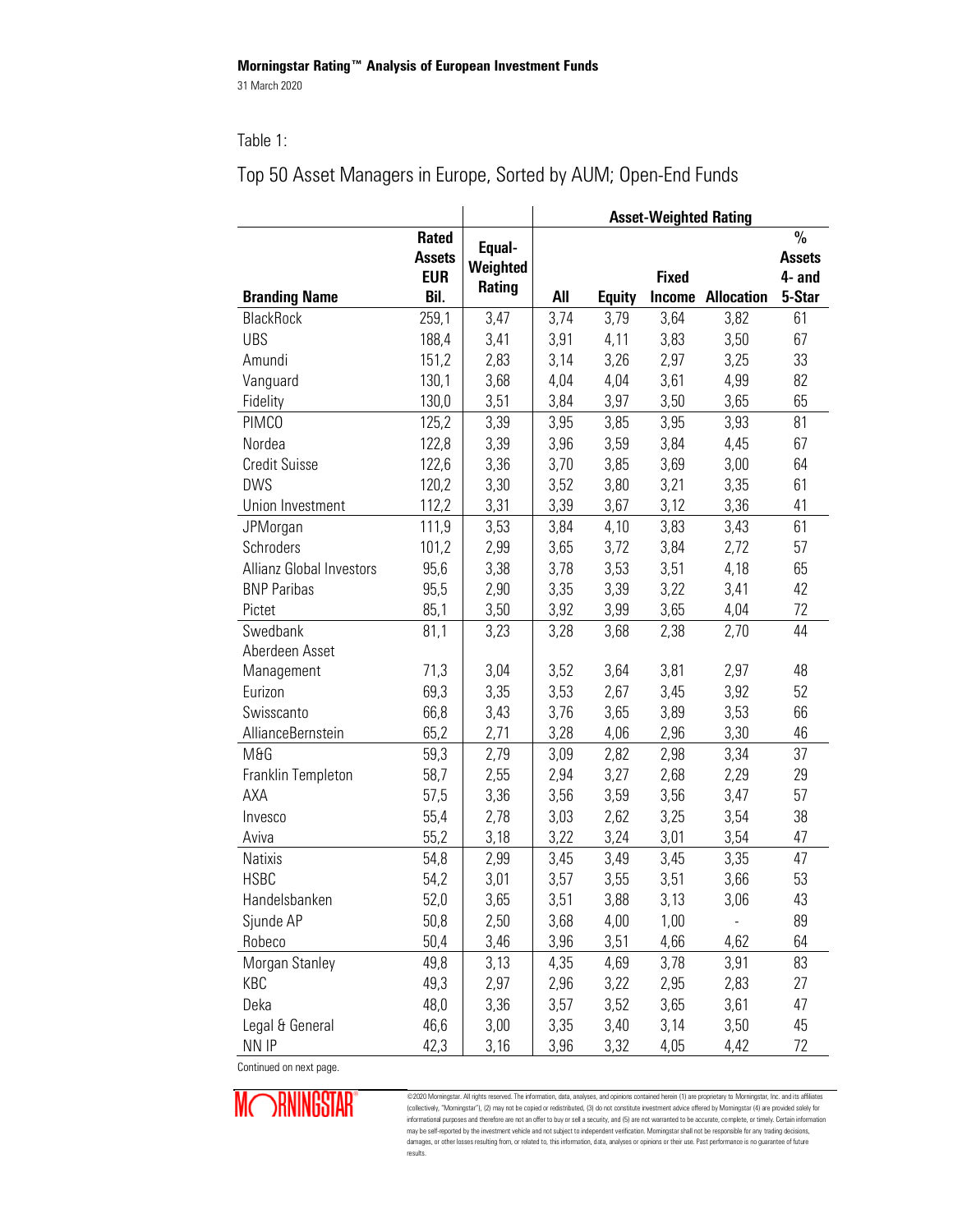31 March 2020

| Table 1 Continued      |                                      |                   | <b>Asset-Weighted Rating</b> |               |               |                  |                                          |  |
|------------------------|--------------------------------------|-------------------|------------------------------|---------------|---------------|------------------|------------------------------------------|--|
|                        | <b>Rated</b><br><b>Assets</b><br>EUR | Equal-<br>Weighte |                              |               | <b>Fixed</b>  | <b>Allocatio</b> | $\frac{0}{0}$<br><b>Assets</b><br>4- and |  |
| <b>Branding Name</b>   | Bil.                                 | d Rating          | All                          | <b>Equity</b> | <b>Income</b> | $\mathbf n$      | 5-Star                                   |  |
| Danske Invest          | 40,9                                 | 3,34              | 3,51                         | 3,68          | 3,34          | 3,74             | 51                                       |  |
| Santander              | 38,7                                 | 2,86              | 3,02                         | 3,02          | 2,89          | 3,08             | 19                                       |  |
| Mediolanum             | 37,7                                 | 2,35              | 2,46                         | 2,25          | 2,51          | 2,59             | 15                                       |  |
| GAM                    | 35,7                                 | 3,19              | 3,54                         | 3,54          | 3,32          | 4,09             | 53                                       |  |
| Janus Henderson        | 34,7                                 | 3,46              | 4,02                         | 3,80          | 4,43          | 4,15             | 76                                       |  |
| Vontobel               | 34,5                                 | 3,14              | 3,78                         | 4,21          | 3,16          | 3,84             | 68                                       |  |
| SEB                    | 33,6                                 | 3,36              | 3,35                         | 3,61          | 3,46          | 2,28             | 50                                       |  |
| Flossbach von Storch   | 32,4                                 | 4,42              | 4,92                         | 3,61          | 4,71          | 4,99             | 99                                       |  |
| Jupiter                | 32,0                                 | 3,53              | 4,21                         | 3,81          | 4,84          | 3,94             | 83                                       |  |
| Anima                  | 31,5                                 | 2,92              | 3,17                         | 3,51          | 2,77          | 3,35             | 33                                       |  |
| Goldman Sachs          | 31,2                                 | 3,06              | 3,58                         | 3,72          | 3,36          | 4,23             | 54                                       |  |
| <b>Baillie Gifford</b> | 30,5                                 | 4,04              | 4,25                         | 4,41          | 4,39          | 4,02             | 82                                       |  |
| <b>State Street</b>    | 29,8                                 | 3,51              | 3,68                         | 3,65          | 3,75          | 3,94             | 60                                       |  |
| Fideuram               | 28,0                                 | 2,59              | 2,83                         | 2,96          | 2,79          | 2,73             | 17                                       |  |
| <b>BBVA</b>            | 27,9                                 | 2,41              | 2,24                         | 2,46          | 2,51          | 2,18             | 3                                        |  |

Table 1: Assets include open-end-rated European-domiciled funds. Total Rated Asset EUR bil. included in the calculation. Equal-Weighted Rating: Simple arithmetic mean of overall Morningstar rating. Asset-Weighted Rating: Asset-weighted overall Morningstar rating, overall and on broad asset classes. Assets 4-5 Star: Percentage of assets invested in funds rated 4 or 5 stars.

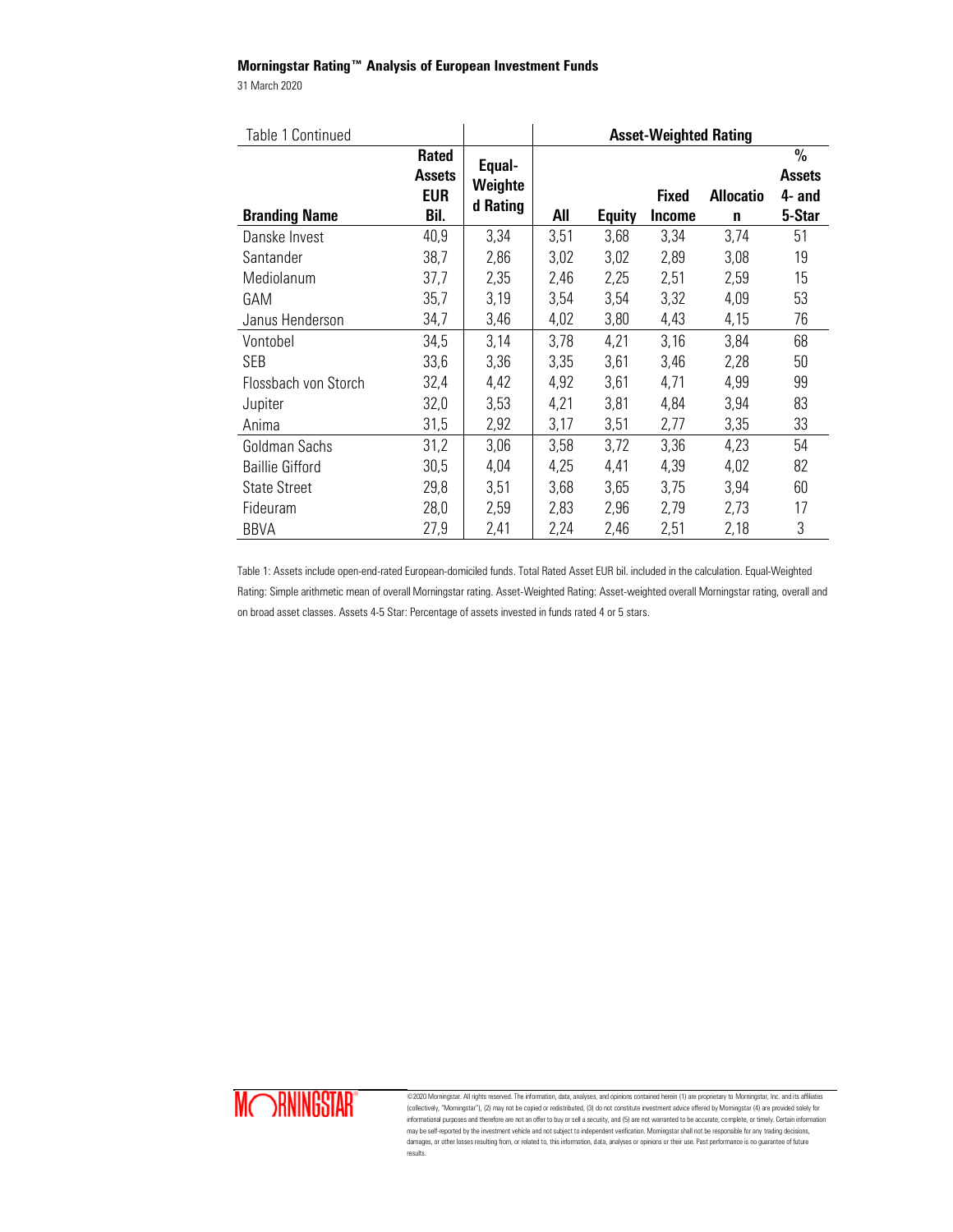## Table 2:

|                      |                                           |                              | <b>Asset-Weighted Rating</b> |               |                               |                   |                                      |  |  |
|----------------------|-------------------------------------------|------------------------------|------------------------------|---------------|-------------------------------|-------------------|--------------------------------------|--|--|
| <b>Branding Name</b> | <b>Rated</b><br>Assets<br><b>EUR Bil.</b> | Equal-<br>Weighted<br>Rating | All                          | <b>Equity</b> | <b>Fixed</b><br><b>Income</b> | <b>Allocation</b> | % Assets<br>4- and 5-<br><b>Star</b> |  |  |
| iShares              | 286,2                                     | 3,34                         | 3,75                         | 3,85          | 3,58                          |                   | 61                                   |  |  |
| <b>Xtrackers</b>     | 62,7                                      | 3,56                         | 3,82                         | 3,78          | 3,91                          | 4,00              | 63                                   |  |  |
| Lyxor                | 48,4                                      | 3,27                         | 3,73                         | 3,88          | 3,16                          | 4,00              | 58                                   |  |  |
| Vanguard             | 37,9                                      | 3,71                         | 3,93                         | 3,92          | 4,00                          |                   | 94                                   |  |  |
| Amundi               | 30,3                                      | 3,32                         | 3,69                         | 3,81          | 3,38                          |                   | 52                                   |  |  |
| <b>State Street</b>  | 29,7                                      | 3,41                         | 3,64                         | 3,54          | 3,75                          | 4,00              | 73                                   |  |  |
| <b>UBS</b>           | 24,6                                      | 3,30                         | 3,46                         | 3,48          | 3,27                          |                   | 44                                   |  |  |
| Invesco              | 15,3                                      | 3,11                         | 4,33                         | 4,34          | 1,00                          |                   | 82                                   |  |  |
| PIMCO                | 6,8                                       | 3,73                         | 3,31                         |               | 3,31                          |                   | 57                                   |  |  |
| Deka                 | 6,8                                       | 3,24                         | 3,23                         | 3,34          | 3,03                          |                   | 45                                   |  |  |
| <b>HSBC</b>          | 6,4                                       | 3,20                         | 3,67                         | 3,67          | $\overline{a}$                |                   | 67                                   |  |  |
| <b>BNP Paribas</b>   | 6,3                                       | 3,75                         | 4,34                         | 4,34          | 4,00                          |                   | 80                                   |  |  |
| Handelsbanken        | 3,2                                       | 3,57                         | 3,97                         | 4,00          | 3,00                          |                   | 69                                   |  |  |
| VanEck               | 2,6                                       | 3,41                         | 3,22                         | 3,25          | 3,05                          | 4,28              | 29                                   |  |  |
| <b>Natixis</b>       | 2,4                                       | 3,50                         | 3,15                         | 3,16          |                               | 3,00              | 11                                   |  |  |
| Legal & General      | 1,8                                       | 2,33                         | 2,74                         | 2,74          |                               |                   | 10                                   |  |  |

Top Asset Managers in Europe, Sorted by AUM; Exchange-Traded Products

Table 2: Assets include rated European-domiciled Exchange-Traded-Products. Total Rated Asset EUR bil. included in the calculation. Equal-Weighted Rating: Simple arithmetic mean of overall Morningstar rating. Asset-Weighted Rating: Asset-weighted overall Morningstar rating, overall and on broad asset classes. Assets 4-5 Star: Percentage of assets invested in funds rated 4 or 5 stars.

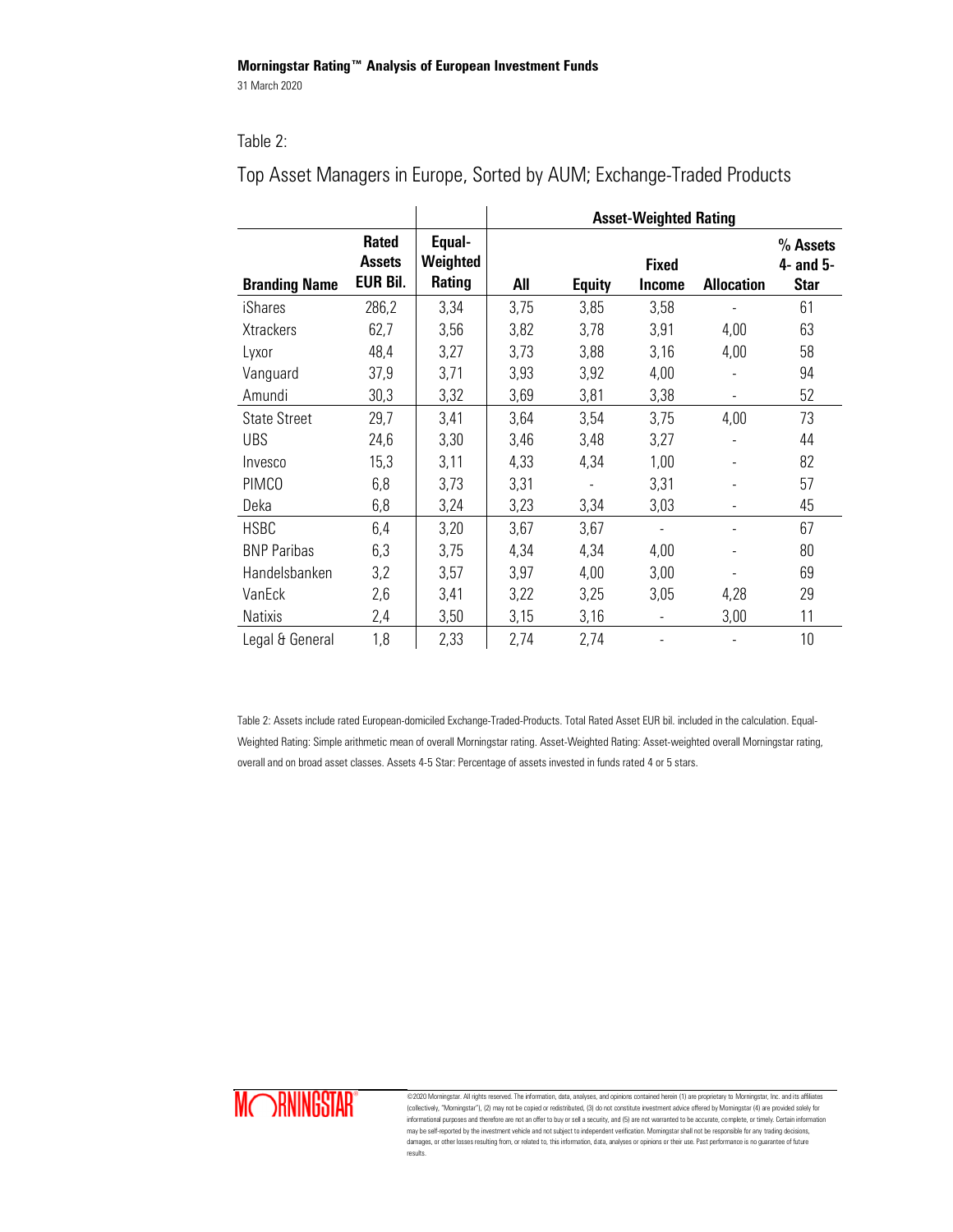# Table 3:

Largest Asset Managers (First Quartile of Managers with minimum EUR 5 Billion), Sorted by Average Overall Morningstar Rating; Open-end Funds

|                                 |                 |          | <b>Asset-Weighted Rating</b> |               |               |                   |               |
|---------------------------------|-----------------|----------|------------------------------|---------------|---------------|-------------------|---------------|
|                                 | <b>Rated</b>    | Equal-   |                              |               |               |                   | $\%$          |
|                                 | <b>Assets</b>   | Weighted |                              |               |               |                   | <b>Assets</b> |
|                                 | <b>EUR Bil.</b> | Rating   |                              |               | <b>Fixed</b>  |                   | 4- and        |
| <b>Branding Name</b>            |                 |          | All                          | <b>Equity</b> | <b>Income</b> | <b>Allocation</b> | 5-Star        |
| Flossbach von Storch            | 32,4            | 4,42     | 4,92                         | 3,61          | 4,71          | 4,99              | 99            |
| Vanguard                        | 130,1           | 3,68     | 4,04                         | 4,04          | 3,61          | 4,99              | 82            |
| Handelsbanken                   | 52,0            | 3,65     | 3,51                         | 3,88          | 3,13          | 3,06              | 43            |
| JPMorgan                        | 111,9           | 3,53     | 3,84                         | 4,10          | 3,83          | 3,43              | 61            |
| Fidelity                        | 130,0           | 3,51     | 3,84                         | 3,97          | 3,50          | 3,65              | 65            |
| Pictet                          | 85,1            | 3,50     | 3,92                         | 3,99          | 3,65          | 4,04              | 72            |
| <b>BlackRock</b>                | 259,1           | 3,47     | 3,74                         | 3,79          | 3,64          | 3,82              | 61            |
| Robeco                          | 50,4            | 3,46     | 3,96                         | 3,51          | 4,66          | 4,62              | 64            |
| Janus Henderson                 | 34,7            | 3,46     | 4,02                         | 3,80          | 4,43          | 4,15              | 76            |
| Swisscanto                      | 66,8            | 3,43     | 3,76                         | 3,65          | 3,89          | 3,53              | 66            |
| <b>UBS</b>                      | 188,4           | 3,41     | 3,91                         | 4,11          | 3,83          | 3,50              | 67            |
| PIMCO                           | 125,2           | 3,39     | 3,95                         | 3,85          | 3,95          | 3,93              | 81            |
| Nordea                          | 122,8           | 3,39     | 3,96                         | 3,59          | 3,84          | 4,45              | 67            |
| <b>Allianz Global Investors</b> | 95,6            | 3,38     | 3,78                         | 3,53          | 3,51          | 4,18              | 65            |
| <b>Credit Suisse</b>            | 122,6           | 3,36     | 3,70                         | 3,85          | 3,69          | 3,00              | 64            |
| AXA                             | 57,5            | 3,36     | 3,56                         | 3,59          | 3,56          | 3,47              | 57            |
| <b>SEB</b>                      | 33,6            | 3,36     | 3,35                         | 3,61          | 3,46          | 2,28              | 50            |
| Deka                            | 48,0            | 3,36     | 3,57                         | 3,52          | 3,65          | 3,61              | 47            |
| Eurizon                         | 69,3            | 3,35     | 3,53                         | 2,67          | 3,45          | 3,92              | 52            |
| Danske Invest                   | 40,9            | 3,34     | 3,51                         | 3,68          | 3,34          | 3,74              | 51            |
| Union Investment                | 112,2           | 3,31     | 3,39                         | 3,67          | 3,12          | 3,36              | 41            |
| <b>DWS</b>                      | 120,2           | 3,30     | 3,52                         | 3,80          | 3,21          | 3,35              | 61            |
| Swedbank                        | 81,1            | 3,23     | 3,28                         | 3,68          | 2,38          | 2,70              | 44            |
| GAM                             | 35,7            | 3,19     | 3,54                         | 3,54          | 3,32          | 4,09              | 53            |
| Aviva                           | 55,2            | 3,18     | 3,22                         | 3,24          | 3,01          | 3,54              | 47            |
| NN IP                           | 42,3            | 3,16     | 3,96                         | 3,32          | 4,05          | 4,42              | 72            |
| Vontobel                        | 34,5            | 3,14     | 3,78                         | 4,21          | 3,16          | 3,84              | 68            |
| Morgan Stanley                  | 49,8            | 3,13     | 4,35                         | 4,69          | 3,78          | 3,91              | 83            |
| Aberdeen Asset                  |                 |          |                              |               |               |                   |               |
| Management                      | 71,3            | 3,04     | 3,52                         | 3,64          | 3,81          | 2,97              | 48            |
| <b>HSBC</b>                     | 54,2            | 3,01     | 3,57                         | 3,55          | 3,51          | 3,66              | 53            |
| Legal & General                 | 46,6            | 3,00     | 3,35                         | 3,40          | 3,14          | 3,50              | 45            |
| <b>Natixis</b>                  | 54,8            | 2,99     | 3,45                         | 3,49          | 3,45          | 3,35              | 47            |
| Schroders                       | 101,2           | 2,99     | 3,65                         | 3,72          | 3,84          | 2,72              | 57            |
| KBC                             | 49,3            | 2,97     | 2,96                         | 3,22          | 2,95          | 2,83              | 27            |
| <b>BNP Paribas</b>              | 95,5            | 2,90     | 3,35                         | 3,39          | 3,22          | 3,41              | 42            |

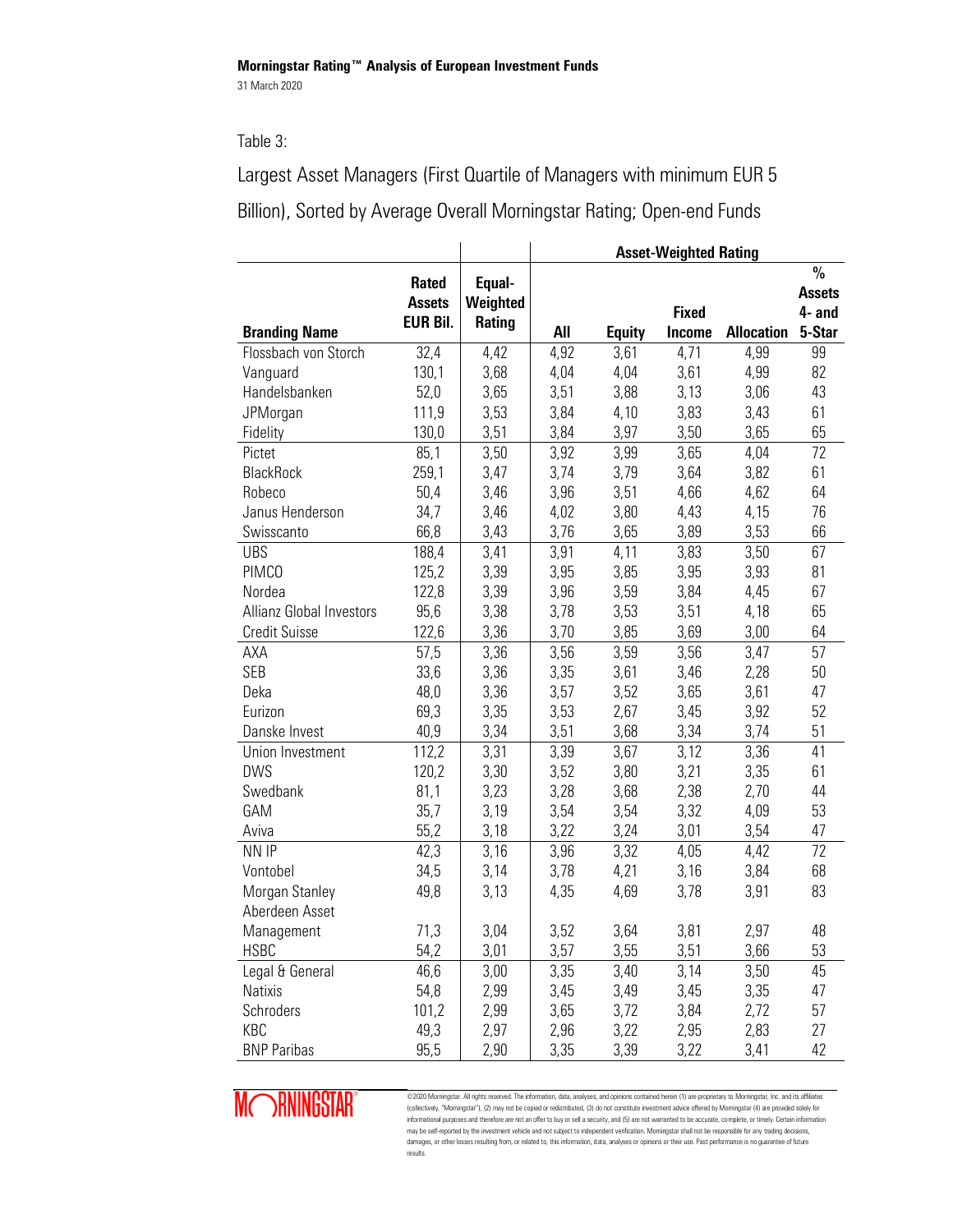31 March 2020

| Table 3 Continued    |                                           |                                     | <b>Asset-Weighted Rating</b> |               |                        |                   |                                                    |  |
|----------------------|-------------------------------------------|-------------------------------------|------------------------------|---------------|------------------------|-------------------|----------------------------------------------------|--|
| <b>Branding Name</b> | <b>Rated</b><br>Assets<br><b>EUR Bil.</b> | Equal-<br>Weighted<br><b>Rating</b> | All                          | <b>Equity</b> | <b>Fixed</b><br>Income | <b>Allocation</b> | $\frac{0}{0}$<br><b>Assets</b><br>4- and<br>5-Star |  |
| Santander            | 38,7                                      | 2,86                                | 3,02                         | 3,02          | 2,89                   | 3,08              | 19                                                 |  |
| Amundi               | 151,2                                     | 2,83                                | 3,14                         | 3,26          | 2,97                   | 3,25              | 33                                                 |  |
| M&G                  | 59,3                                      | 2,79                                | 3,09                         | 2,82          | 2,98                   | 3,34              | 37                                                 |  |
| Invesco              | 55,4                                      | 2,78                                | 3,03                         | 2,62          | 3,25                   | 3,54              | 38                                                 |  |
| AllianceBernstein    | 65,2                                      | 2,71                                | 3,28                         | 4,06          | 2,96                   | 3,30              | 46                                                 |  |
| Franklin Templeton   | 58,7                                      | 2,55                                | 2,94                         | 3,27          | 2,68                   | 2,29              | 29                                                 |  |
| Mediolanum           | 37,7                                      | 2,35                                | 2,46                         | 2,25          | 2,51                   | 2,59              | 15                                                 |  |

Table 3: Only asset managers with more than EUR 5 billion in AUM and a minimum of 10 share classes/funds are included in the table. Assets include rated open-end European-domiciled funds. Total Rated Asset EUR bil. included in the calculation. Equal-Weighted Rating: Simple arithmetic mean of overall Morningstar rating. Asset-Weighted Rating: Asset-weighted overall Morningstar rating, overall and on broad asset classes. Assets 4-5 Star: Percentage of assets invested in funds rated 4 or 5 stars.

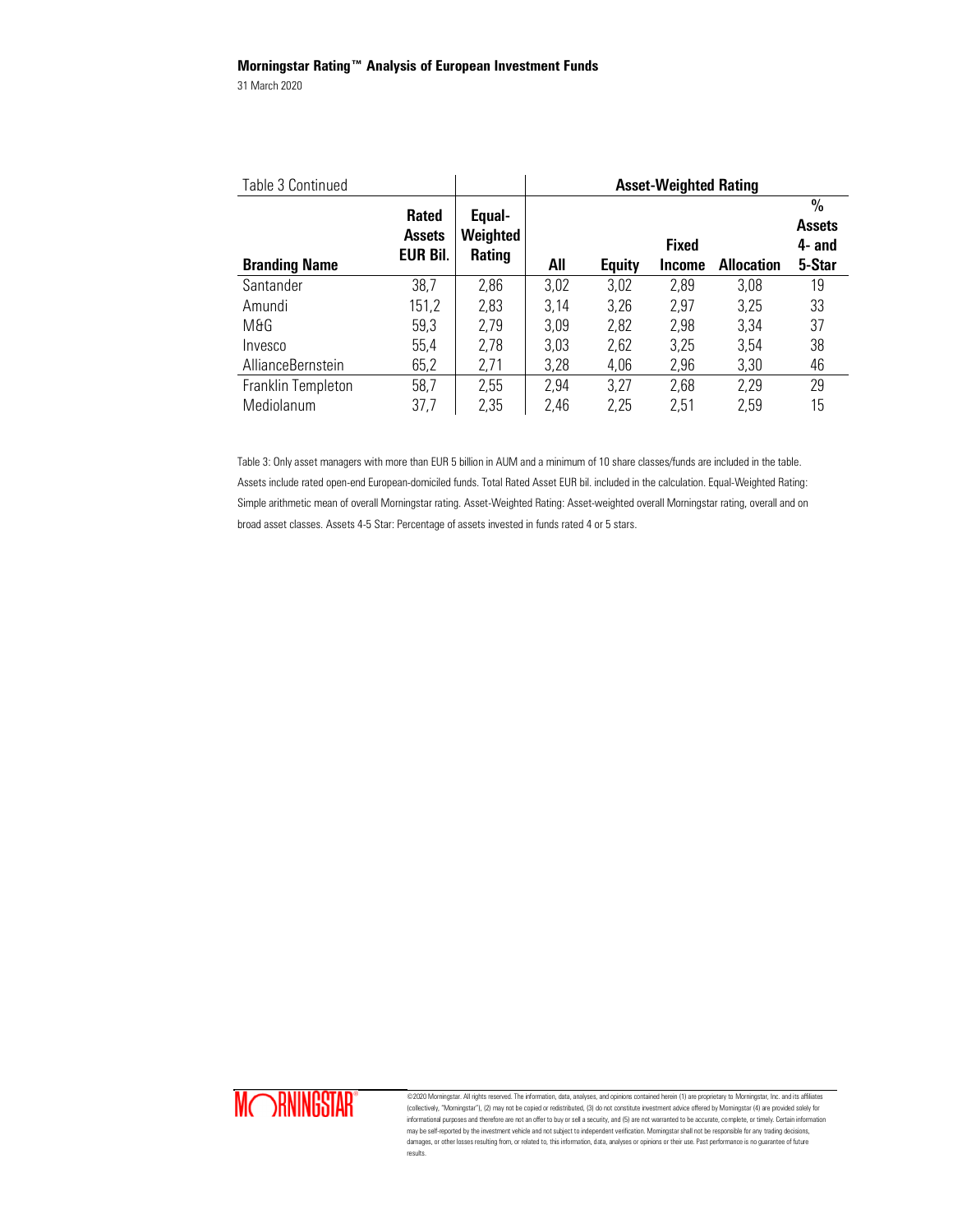# Table 4:

Top 50 Smaller Asset Managers (Second-to-Fourth Quartile of Managers with Minimum EUR 5 Billion), Sorted by Average Overall Morningstar Rating; Open-End Funds

|                           |                 |          | <b>Asset-Weighted Rating</b> |                           |                               |                           |                          |  |
|---------------------------|-----------------|----------|------------------------------|---------------------------|-------------------------------|---------------------------|--------------------------|--|
|                           | <b>Rated</b>    | Equal-   |                              |                           |                               |                           | $\frac{0}{0}$            |  |
|                           | <b>Assets</b>   | Weighted |                              |                           |                               |                           | <b>Assets</b>            |  |
| <b>Branding Name</b>      | <b>EUR Bil.</b> | Rating   | All                          | <b>Equity</b>             | <b>Fixed</b><br><b>Income</b> | <b>Allocation</b>         | 4- and 5-<br><b>Star</b> |  |
| Fundsmith                 | 22,7            | 5,00     | 5,00                         | 5,00                      | $\overline{a}$                |                           | 100                      |  |
| Lindsell Train            | 14,0            | 5,00     | 5,00                         | 5,00                      | $\overline{a}$                | $\overline{a}$            | 100                      |  |
| Troy Asset Management     | 5,4             | 4,89     | 4,98                         | 5,00                      | $\frac{1}{2}$                 | 4,94                      | 100                      |  |
| CCLA                      | 6,2             | 4,35     | 4,91                         | 5,00                      | 3,56                          | 4,94                      | 96                       |  |
| Veritas Asset Management  | 5,6             | 4,31     | 4,86                         | 4,86                      | $\mathbf{r}$                  | 5,00                      | 93                       |  |
| Insight                   | 11,4            | 4,12     | 4,21                         | $\mathbb{Z}^{\mathbb{Z}}$ | 4,21                          | $\mathbb{L}^{\mathbb{N}}$ | 87                       |  |
| <b>Baillie Gifford</b>    | 30,5            | 4,04     | 4,25                         | 4,41                      | 4,39                          | 4,02                      | 82                       |  |
| SPP                       | 17,7            | 4,03     | 4,29                         | 4,40                      | 4,23                          | 4,17                      | 80                       |  |
| LGIM                      | 12,2            | 3,92     | 3,78                         | 4,09                      | 3,75                          | 3,84                      | 62                       |  |
| <b>First State</b>        | 24,1            | 3,90     | 4,55                         | 4,57                      | 4,03                          | 3,00                      | 86                       |  |
| ASR                       | 5,8             | 3,88     | 4,34                         | 3,03                      | 3,69                          | 4,93                      | 80                       |  |
| Comgest                   | 17,8            | 3,85     | 4,22                         | 4,23                      | $\overline{a}$                | 2,00                      | 71                       |  |
| Wellington Management     | 18,0            | 3,77     | 4,26                         | 4,25                      | 4,30                          | 2,00                      | 79                       |  |
| T. Rowe Price             | 12,9            | 3,77     | 4,20                         | 4,38                      | 3,43                          | 4,80                      | 80                       |  |
| Royal London              | 18,2            | 3,71     | 4,04                         | 4,03                      | 3,82                          | 4,69                      | 67                       |  |
| KEPLER-Fonds              | 5,5             | 3,71     | 4,01                         | 3,26                      | 4,03                          | 4,20                      | 79                       |  |
| Ruffer                    | 8,7             | 3,70     | 4,15                         | 4,03                      | $\overline{a}$                | 4,18                      | 93                       |  |
| Nykredit                  | 12,2            | 3,67     | 3,85                         | 3,55                      | 3,62                          | 4,50                      | 64                       |  |
| Capital Group             | 7,9             | 3,62     | 3,90                         | 3,72                      | 4,04                          | 4,67                      | 74                       |  |
| Groupama                  | 10,9            | 3,62     | 3,83                         | 4,59                      | 3,48                          | 3,23                      | 57                       |  |
| Columbia Threadneedle     | 27,4            | 3,61     | 3,91                         | 4,01                      | 3,29                          | 4,04                      | 62                       |  |
| <b>KLP</b>                | 15,4            | 3,61     | 3,78                         | 4,07                      | 3,16                          | 3,22                      | 60                       |  |
| Crédit Mutuel Alliance    |                 |          |                              |                           |                               |                           |                          |  |
| Fédérale                  | 21,9            | 3,59     | 3,64                         | 3,72                      | 3,05                          | 3,83                      | 53                       |  |
| Feri                      | 7,6             | 3,58     | 3,31                         | 2,97                      | 4,00                          | 3,90                      | 33                       |  |
| Länsförsäkringar          | 14,6            | 3,55     | 3,70                         | 3,87                      | 3,88                          | 3,37                      | 66                       |  |
| Rathbone                  | 6,8             | 3,55     | 4,56                         | 4,56                      | 4,92                          | 4,18                      | 92                       |  |
| Candriam                  | 22,4            | 3,54     | 3,94                         | 3,93                      | 3,97                          | 3,83                      | 74                       |  |
| Northern Trust            | 16,0            | 3,53     | 3,75                         | 3,79                      | 3,07                          | $\overline{a}$            | 76                       |  |
| Mercer Global Investments | 17,2            | 3,53     | 3,63                         | 3,78                      | 3,51                          | 3,79                      | 57                       |  |
| Jupiter                   | 32,0            | 3,53     | 4,21                         | 3,81                      | 4,84                          | 3,94                      | 83                       |  |

Continued on next page.

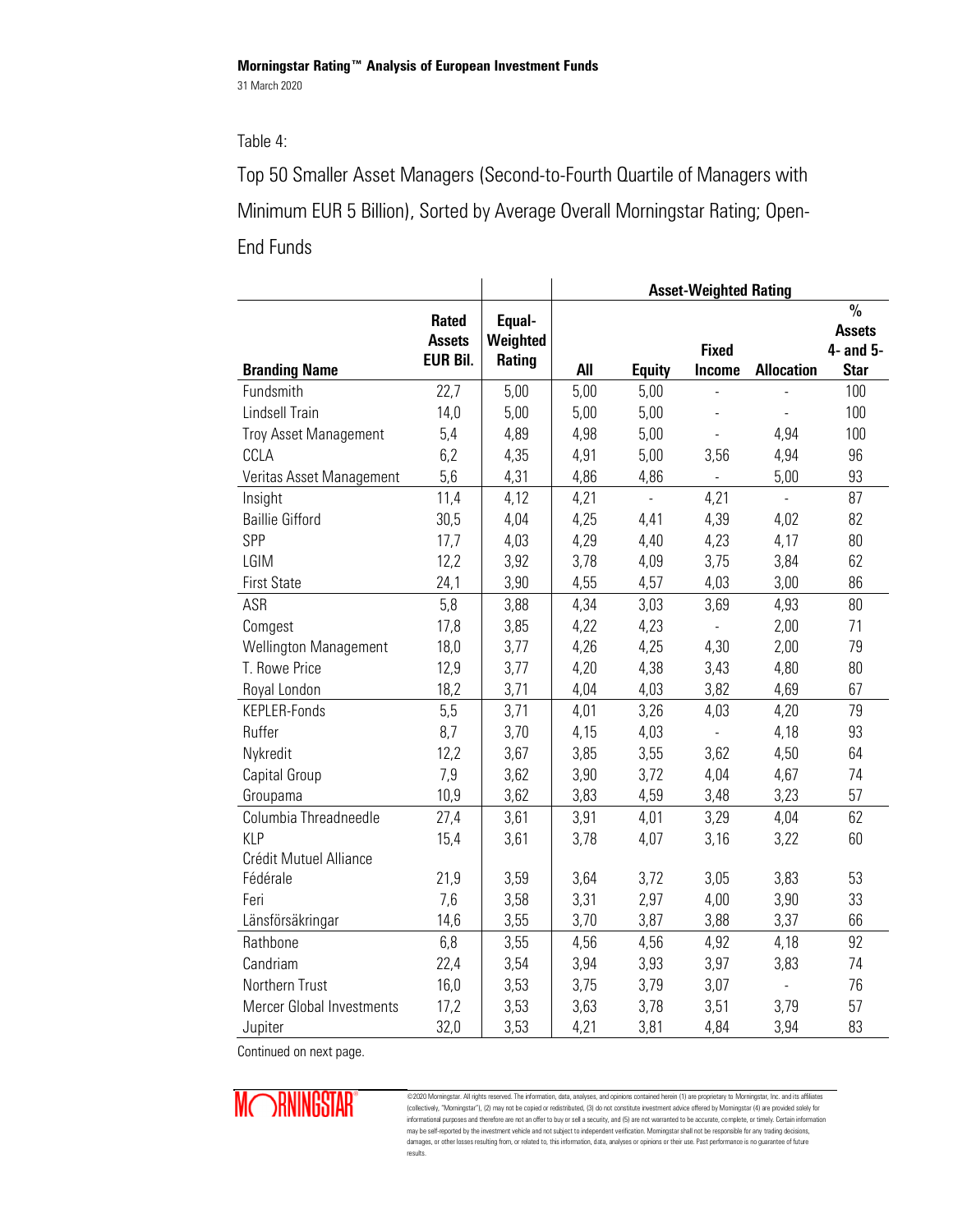31 March 2020

| Table 4 Continued            |                                                     | <b>Asset-Weighted Rating</b> |      |                |                               |                   |                                                    |
|------------------------------|-----------------------------------------------------|------------------------------|------|----------------|-------------------------------|-------------------|----------------------------------------------------|
| <b>Branding Name</b>         | <b>Rated</b><br><b>Assets</b><br><b>EUR</b><br>Bil. | Equal-<br>Weighted<br>Rating | All  | <b>Equity</b>  | <b>Fixed</b><br><b>Income</b> | <b>Allocation</b> | $\frac{0}{0}$<br><b>Assets</b><br>4- and<br>5-Star |
| <b>MFS</b>                   | 26,1                                                | 3,51                         | 4,00 | 3,86           | 3,50                          | 4,71              | 63                                                 |
| <b>State Street</b>          | 29,8                                                | 3,51                         | 3,68 | 3,65           | 3,75                          | 3,94              | 60                                                 |
| <b>BNY Mellon</b>            | 25,7                                                | 3,49                         | 4,10 | 4,39           | 3,41                          | 4,03              | 78                                                 |
| Skandia                      | 6,8                                                 | 3,48                         | 3,29 | 3,37           | 3,88                          | 3,00              | 36                                                 |
| Oddo BHF Asset               |                                                     |                              |      |                |                               |                   |                                                    |
| Management SAS               | 14,1                                                | 3,47                         | 3,66 | 3,55           | 3,32                          | 3,99              | 58                                                 |
| Architas                     | 5,3                                                 | 3,46                         | 3,92 | 2,31           | 2,00                          | 3,97              | 73                                                 |
| Swiss Life                   | 11,1                                                | 3,44                         | 3,97 | 3,35           | 3,98                          | 4,21              | 78                                                 |
| Ninety One                   | 23,8                                                | 3,42                         | 3,95 | 4,09           | 3,74                          | 3,56              | 74                                                 |
| Muzinich                     | 12,5                                                | 3,41                         | 3,20 | $\overline{a}$ | 3,20                          |                   | 20                                                 |
| Kempen                       | 5,4                                                 | 3,40                         | 3,93 | 3,11           | 4,89                          | 4,42              | 57                                                 |
| Öhman                        | 6,5                                                 | 3,40                         | 3,70 | 4,06           | 3,09                          | 3,18              | 54                                                 |
| Hermes Fund Managers         | 7,4                                                 | 3,37                         | 4,02 | 4,12           | 2,31                          |                   | 55                                                 |
| Degroof Petercam             | 22,0                                                | 3,37                         | 3,84 | 3,84           | 3,78                          | 3,88              | 64                                                 |
| Capfi Delen Asset            |                                                     |                              |      |                |                               |                   |                                                    |
| Management                   | 19,0                                                | 3,36                         | 3,95 | 3,94           |                               | 3,95              | 94                                                 |
| Kames Capital                | 5,7                                                 | 3,35                         | 3,32 | 3,64           | 3,32                          | 3,07              | 31                                                 |
| La Financière de l'Echiquier | 5,6                                                 | 3,34                         | 3,58 | 3,97           | 2,52                          | 2,78              | 51                                                 |
| BancoPosta Fondi             | 5,4                                                 | 3,33                         | 3,49 | 3,00           | 3,00                          | 3,70              | 49                                                 |
| Sydinvest                    | 5,0                                                 | 3,33                         | 3,59 | 3,10           | 2,93                          | 4,33              | 58                                                 |
| <b>ING Group</b>             | 8,3                                                 | 3,32                         | 3,87 | 1,18           | 2,48                          | 4,06              | 68                                                 |
| Storebrand                   | 8,6                                                 | 3,31                         | 3,34 | 3,43           | 3,22                          | 4,00              | 29                                                 |

Table 4: Only asset managers with more than EUR 5 billion in AUM and a minimum of 10 share classes/funds are included in the table. Asset managers from the top quartile are excluded. Assets include open-end-rated European-domiciled funds. Total Rated Asset EUR bil. included in the calculation. Equal-Weighted Rating: Simple arithmetic mean of overall Morningstar rating. Asset-Weighted Rating: Asset-weighted overall Morningstar rating, overall and on broad asset classes. Assets 4-5 Star: Percentage of assets invested in funds rated 4 or 5 stars.

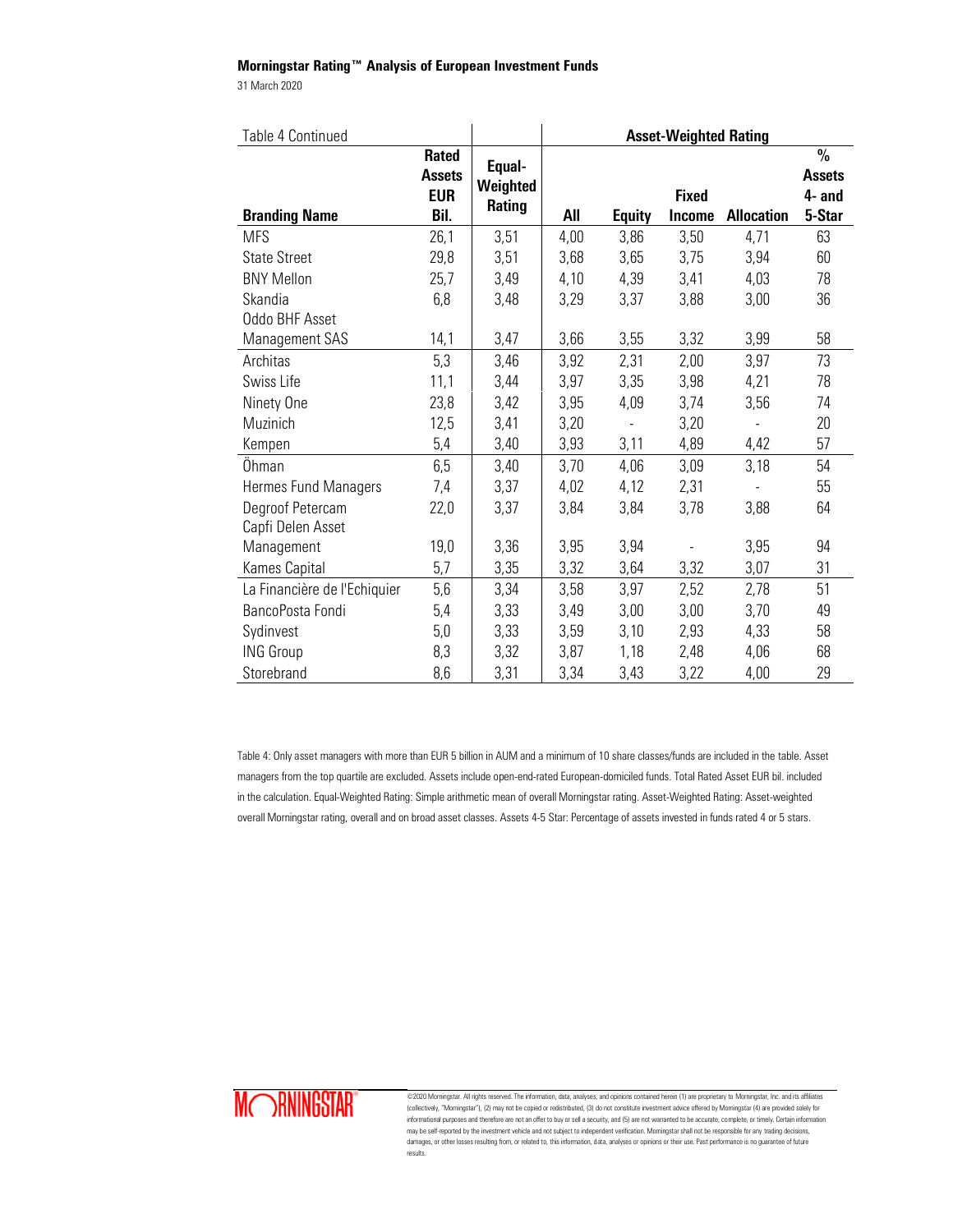# Table 5:

Morningstar Ratings Grouped by Domicile, Sorted by Average Overall Morningstar Rating; Open-End Funds

|                 |                                           |                              | <b>Asset-Weighted Rating</b> |               |                               |                   |                                      |  |  |  |
|-----------------|-------------------------------------------|------------------------------|------------------------------|---------------|-------------------------------|-------------------|--------------------------------------|--|--|--|
| <b>Domicile</b> | <b>Rated</b><br><b>Assets</b><br>EUR Bil. | Equal-<br>Weighted<br>Rating | All                          | <b>Equity</b> | <b>Fixed</b><br><b>Income</b> | <b>Allocation</b> | % Assets<br>4- and 5-<br><b>Star</b> |  |  |  |
| Switzerland     | 371,2                                     | 3,58                         | 3,86                         | 3,92          | 3,87                          | 3,68              | 69                                   |  |  |  |
| Netherlands     | 54,9                                      | 3,48                         | 3,94                         | 3,74          | 4,10                          | 4,68              | 71                                   |  |  |  |
| Denmark         | 108,7                                     | 3,44                         | 3,59                         | 3,59          | 3,27                          | 4,31              | 52                                   |  |  |  |
| Sweden          | 314,5                                     | 3,42                         | 3,50                         | 3,70          | 2,84                          | 3,35              | 55                                   |  |  |  |
| Finland         | 74,8                                      | 3,35                         | 3,71                         | 3,35          | 3,88                          | 3,92              | 54                                   |  |  |  |
| Germany         | 272,6                                     | 3,19                         | 3,54                         | 3,59          | 3,42                          | 3,54              | 53                                   |  |  |  |
| Ireland         | 661,9                                     | 3,13                         | 3,68                         | 3,79          | 3,63                          | 3,39              | 64                                   |  |  |  |
| United Kingdom  | 899,9                                     | 3,11                         | 3,59                         | 3,68          | 3,45                          | 3,52              | 52                                   |  |  |  |
| Belgium         | 108,2                                     | 3,11                         | 3,30                         | 3,40          | 3,05                          | 3,31              | 40                                   |  |  |  |
| Luxembourg      | 2049,1                                    | 3,09                         | 3,61                         | 3,74          | 3,46                          | 3,63              | 56                                   |  |  |  |
| Austria         | 64,2                                      | 3,08                         | 3,41                         | 2,68          | 3,35                          | 3,89              | 48                                   |  |  |  |
| Norway          | 72,8                                      | 3,04                         | 3,36                         | 3,51          | 3,08                          | 3,67              | 46                                   |  |  |  |
| France          | 366,0                                     | 3,04                         | 3,33                         | 3,35          | 3,26                          | 3,31              | 41                                   |  |  |  |
| Poland          | 11,7                                      | 3,00                         | 3,10                         | 3,20          | 3,06                          | 3,12              | 35                                   |  |  |  |
| Italy           | 107,6                                     | 2,84                         | 3,17                         | 2,95          | 2,91                          | 3,40              | 35                                   |  |  |  |
| Portugal        | 9,9                                       | 2,82                         | 3,13                         | 3,82          | 2,95                          | 3,07              | 39                                   |  |  |  |
| Jersey          | 5,9                                       | 2,78                         | 3,45                         | 3,75          | 2,84                          | 3,36              | 56                                   |  |  |  |
| Guernsey        | 7,1                                       | 2,72                         | 3,26                         | 3,55          | 2,96                          | 3,18              | 40                                   |  |  |  |
| Liechtenstein   | 16,4                                      | 2,71                         | 3,25                         | 3,50          | 2,84                          | 3,27              | 39                                   |  |  |  |
| Spain           | 155,1                                     | 2,63                         | 2,80                         | 2,72          | 3,21                          | 2,64              | 18                                   |  |  |  |

Table 5: Assets include open-end-rated European-domiciled funds. Total Rated Asset EUR bil. included in the calculation. Equal-Weighted |Rating: Simple arithmetic mean of overall Morningstar rating. Asset-Weighted Rating: Asset-weighted overall Morningstar rating, overall and on broad asset classes. Assets 4-5 Star: Percentage of assets invested in funds rated 4 or 5 stars.

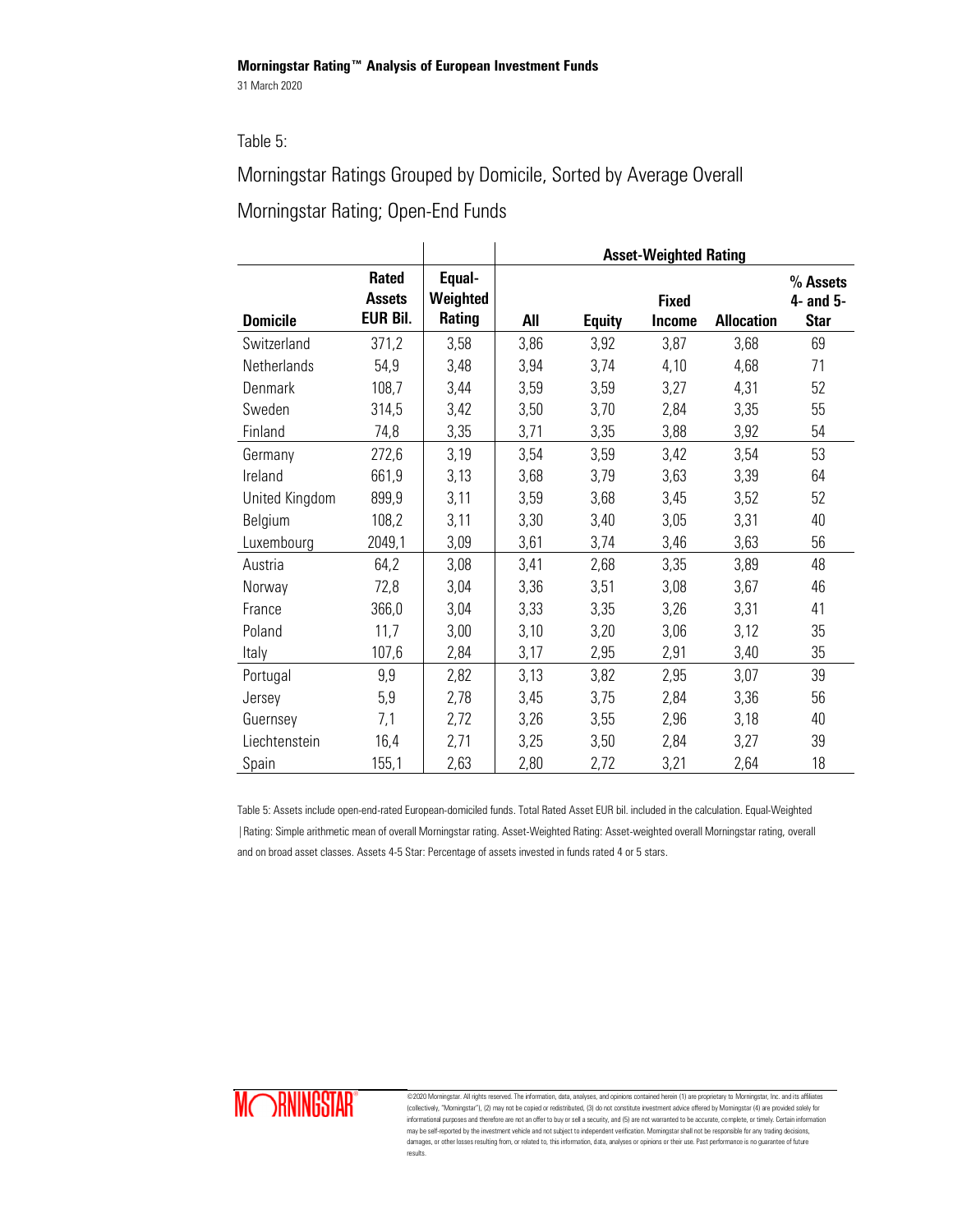# Methodology

The Morningstar Rating™ is a global comparison of funds with similar investment exposure, taking into account funds' risk-adjusted return. Morningstar assigns ratings based on comparisons of all funds within a specific Morningstar Category. The Morningstar Category system for funds is designed to help investors make meaningful comparisons between investment funds. Morningstar regularly reviews the category structure and the funds within each category to ensure that the system meets the needs of investors and keeps pace with market developments.

This Morningstar analysis is a comparison of overall Morningstar ratings across branding names, domiciles, and so on. All rated European-domiciled funds/share classes are included in this report. Funds or share classes with share-class total net assets older than four months are excluded. For share classes with updated fund size but no share-class size, we assume assets are divided equally among such share classes in a given fund.